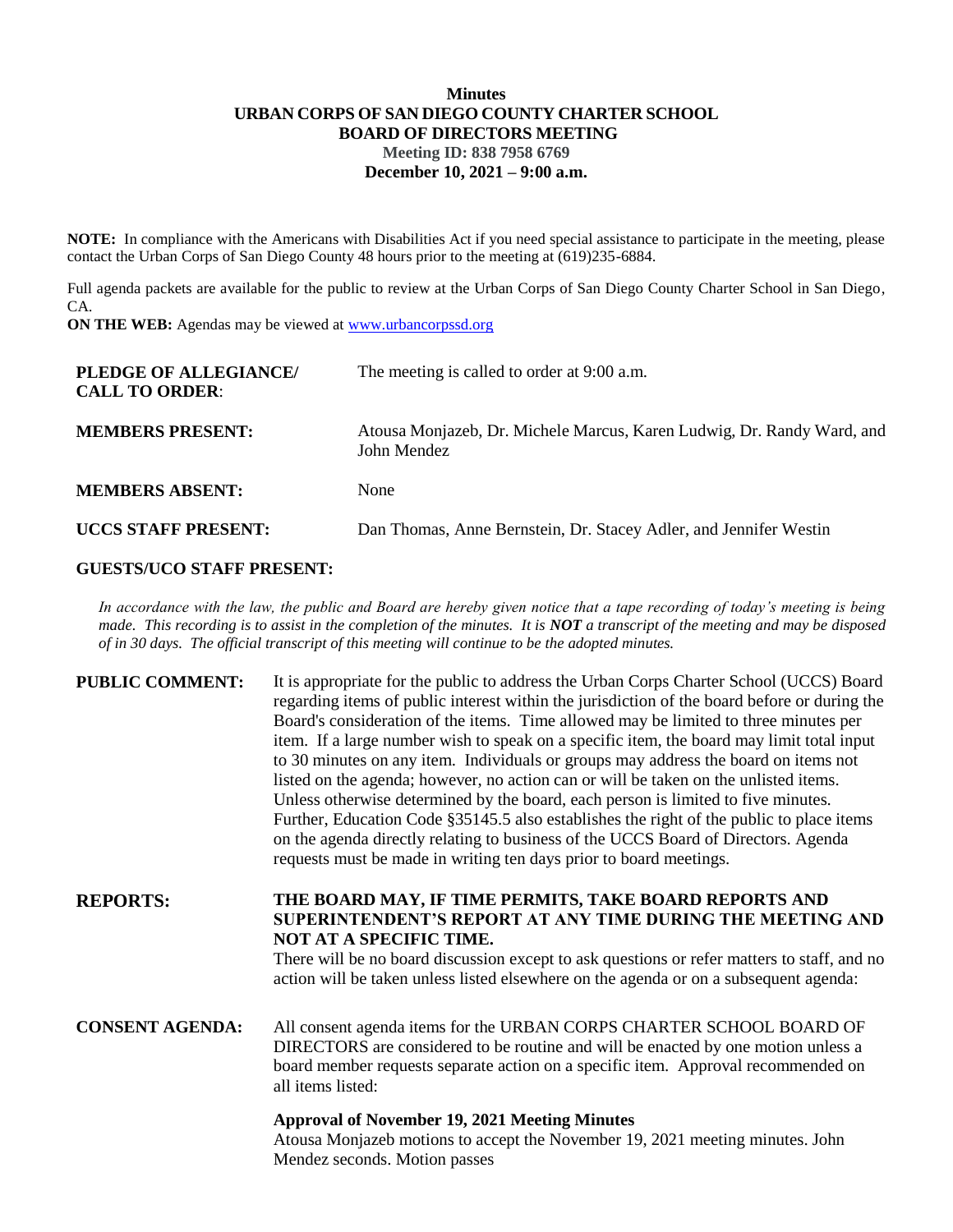### **OLD BUSINESS:** None

**NEW BUSINSS: 1.** Action Item—Approval of Educator Effectiveness Program Mr. Thomas explains that the funds from the grant will be expended over five years and the budget will cover five different categories. Top of the list is social emotional learning which ties into the Progressive Intervention Program, and streamlined into the curriculum for life skills training. Other categories are for student re-engagement and practices for restorative justice, which centers around implicit bias and behavioral support, and instruction and education to support language acquisition which ties in to programs for English language learners. The remaining funds will be applied to beginning teacher instruction or administrative instruction.

> Dr. Ward motions to accept the plan for the Educator Effectiveness Program. Atousa Monjazeb seconds. Motion passes.

**2.** Action Item—Approval 1<sup>st</sup> Interim Budget

Ms. Westin presents the first interim budget stating the sharp decline in enrollment, due to the COVID pandemic, has resulted in a significant reduction to the current year LCFF funding. The budget is built on an ADA of 130 students which is a decline of 100 students from the prior year, and which translates into a significant decline of approximately \$1.2 million. Ms. Westin states the budget will be reviewed at the second interim and if enrollment increases, it will be adjusted accordingly and LCFF funding will increase. There is movement in the Federal Revenue category, which shows an increase of \$79,000; however, reduction in Lottery revenue, represented in the State revenue category and based on ADA, offsets this increase.

Expenditures show a reduction in certificated salaries, and classified salaries saw staffing reductions due to the decrease in ADA. Benefits were reduced which corresponds with the reduction in staffing, as were books and supplies, services, and operating expenses. These reductions will be reflected starting January 2022.

Ms. Westin explained that when building the budget she was able to reduce the cost of services and expenditures by using one-time COVID relief funds totaling \$290,000. These funds had been put into Services and Expenditures as a place-holder until it was determined what the use would be.

The charges for business services and administrative agreements with the Urban Corps have all been reduced; however, none of these cost reductions will directly affect students.

Ms. Westin points out the multi-year projection is based off the school's current position, however, where we ended last year has put the school in a really good position to sustain itself until enrollment increases. The net position for the multi-year projection shows the total available revenue by percent; in the third year out it reflects that the school will be in trouble if enrollment stays stagnant but that Mr. Thomas is taking steps to bring enrollment back to pre-pandemic levels.

Mr. Thomas states the he is confident the numbers will increase, and points out that all local conservation corps are experiencing the same issues with recruitment and enrollment. He also points out that 69 students are graduating December  $17<sup>th</sup>$  and those positions need to be filled. Dr. Adler states that the Governor will release the state budget projections on January 10, 2022. The budget, which looks healthy, will be revised between January 10 and May10, which may help us. Dr. Adler will have a better idea on what it looks like at the next board meeting in March.